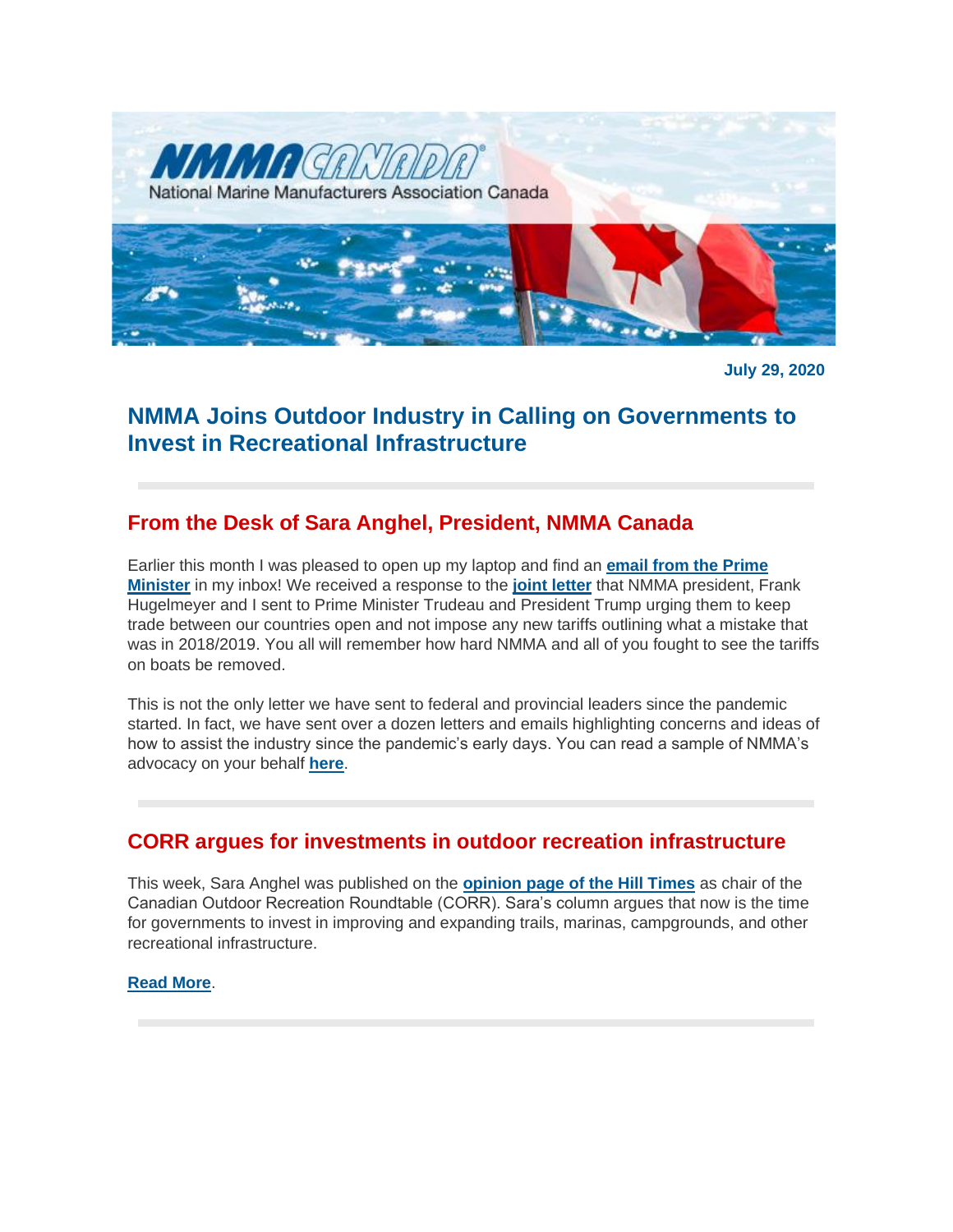#### **Boating safety resources for your business**

As you know, with all the COVID-19 restrictions, outdoor recreation activities like boating have emerged as a popular way for families to safely enjoy the outdoors this summer. As more people turn to boating for the first time, our industry is working diligently to educate new boaters on the proper safety precautions and requirements. Through the Discover Boating campaign, NMMA **[proactively educates boaters](https://www.discoverboating.ca/beginner/safety.aspx)** on all aspects of staying safe on the water, including life jacket use, educational requirements, equipment checklists, watersport activities, and more.

Based on guidance from federal, provincial/territorial, and local health officials, NMMA strongly advises everyone to wear a mask in appropriate areas, including when entering or exiting marinas, dockside dining locations, boat ramps, and fuel pumps. We also encourage boaters to be aware of the bylaws and restrictions specific to their region, such as mandatory indoor maskwearing. Our Discover Boating page now features **[consumer-friendly resources](https://www.discoverboating.ca/resources/article.aspx?id=834)** for boating safely in the COVID-19 era.

Additionally, NMMA encourages our members to promote boating safety in your dealings with customers. We have a great collection of articles, social media content, and other resources you can use on our website: **[http://www.nmma.ca/membership/resources/promote-boating](http://www.nmma.ca/membership/resources/promote-boating-safety)[safety](http://www.nmma.ca/membership/resources/promote-boating-safety)**. Thanks for everyone's collective efforts in keeping our waters enjoyable and safe.

### **Federal Update — Wage subsidy extended to December**

Prime Minister Trudeau announced that the Canada Emergency Wage Subsidy (CEWS) program would be extended to December 2020. Parliament will need to pass legislation for the extension to take effect. The CEWS covers 75% of the first \$58,700 normally earned by employees, up to a maximum benefit of \$847 per week.

The extended CEWS will be updated to allow employers with less than 30% decline in revenues to access funding along with an additional 25% "top-up subsidy" for especially hard-hit companies. Please see the **[government news release](https://www.canada.ca/en/department-finance/news/2020/07/supporting-canadian-workers-and-businesses-with-a-redesigned-canada-emergency-wage-subsidy.html)** for further details. If you have questions about accessing this benefit or any other government program, please contact Jim Wielgosz at **[jwielgosz@nmma.org](mailto:jwielgosz@nmma.org)**.

#### **Provincial Update — 'Made in Ontario' campaign launches; maritime provinces form 'Atlantic Bubble'**

The government of Ontario, in partnership with Canadian Manufacturers & Exporters (CME), has launched an "Ontario Made" campaign to promote companies that manufacture goods in the province. The campaign includes an Ontario Made logo that manufacturers and retailers can use to help consumers buy local and a new consumer-facing website that will include a directory of made-in-Ontario products. If you manufacture or sell Ontario-made goods and would like to learn more, please visit **<https://www.supportontariomade.ca/>**.